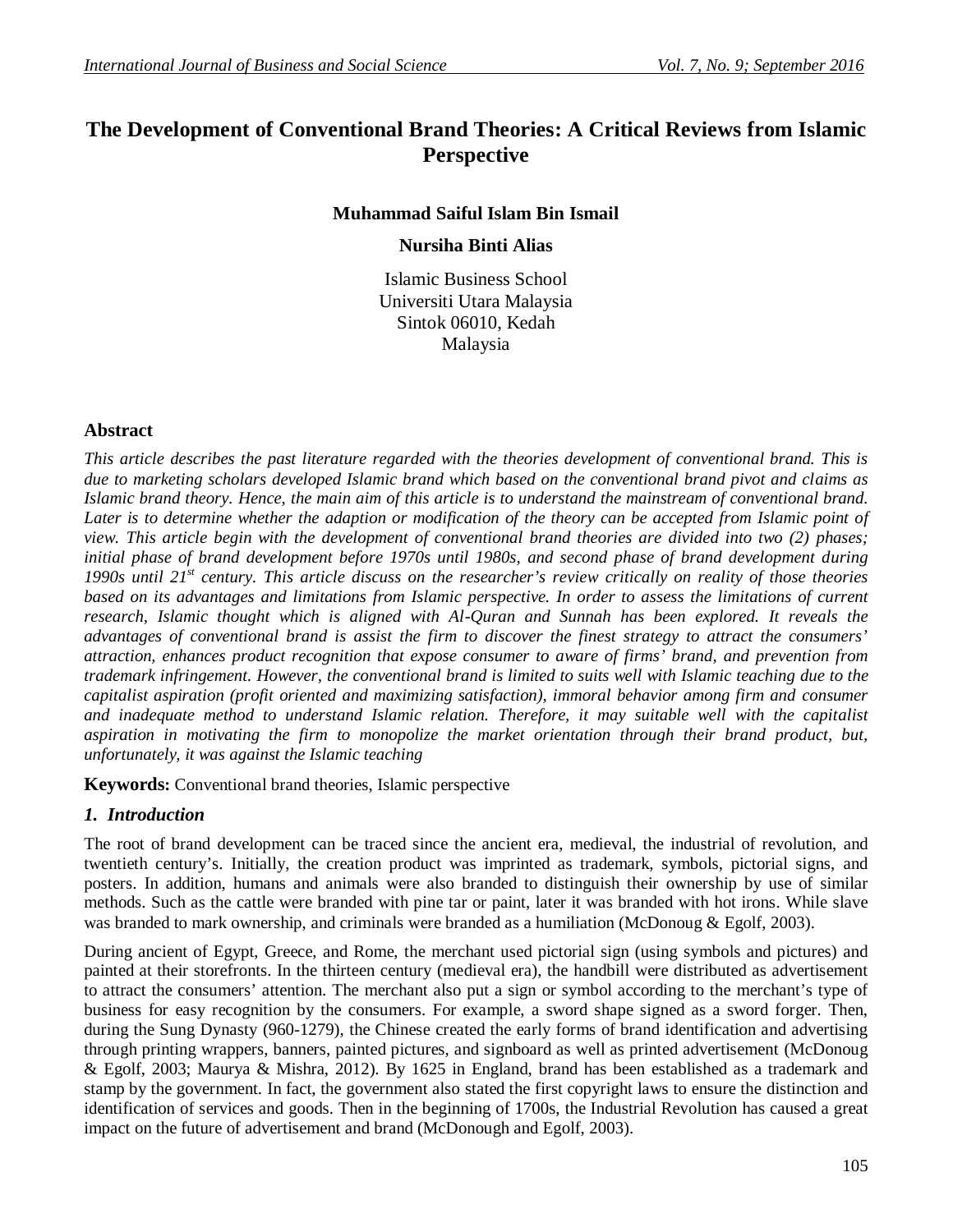It is due to the marketing of the Industrial Revolution and the mass manufacturing spurred the growth of visual identification and trademarks. In fact, the capitalist economic idea in that era advocated the people to monopolize in business and reminded them to trademark their goods in preventing the copyright infringement and so on (Dogiamis & Vijayashanker, 2009). Before the civil war (1861-1865), the firm realized the potential to promote their "*brand names*" through an attractive packaging such label, wrappers, and boxes (Dogiamis & Vijayashanker, 2009). The firm also put the goods in a small box and added some information about the personality of items. Thus, it creates the usefulness and turned the goods into something more extremely profitable and fulfills the consumers' desires. The differentiation of identity in product enabled consumer to appraise its value of buying apparel (Naomi, 2000).

During twentieth century, brand became as "*tools of competitiveness*" between the firms which declared "*war*" among them (Holt, 2002). For example, Pepsi cola and Coca cola monopolized the soft drink market and declared "*the cola wars*" since before World War I. They competed through the advertisement and differentiated their product features which were able to win their consumers' heart and mind until today. Besides, Nike, Adidas, and Puma also competed each other since World War II in order to achieve a title as the world largest producer sporting apparel (Dogiamis & Vijayashanker, 2009). Henceforward, the firm developed many marketing and brand strategies (such as; marketing mix, lifestyle and others) in raising their revenue. Therefore, the marketer had created many theories of marketing which was relevant at that time in order to improve the firms' behavior.

## *2.0 The development of conventional brand theories*

This article represents the development of conventional brand theories consists of two (2) phases; Initial phase of brand development before 1970s until 1980s, and second phase of brand development during 1990s until 21<sup>st</sup> century.

#### **2.1 First phase of brand development before 1970s until 1980s**

Dating back before 1970s, the studies which regard brand theories were still in initial stages. Many scholars were more deliberate about the marketing theory namely market segmentation, loyalty, lifestyle, marketing mix and store personality (Smith, 1956; Lazer, 1963). A study carried out by Marquardt, Makens, and Larzelere, (1956) found that 75% of the consumers preferred a well-known brand product as their favorites. This result gives a decent beginning in the evolution of brand theories. Table 2.1 describes the initial development of brand before 1970s until 1980s.At first, the concept of segmentation was developed by Smith (1956) and became a significant momentum for marketing theories. Smith looked at a heterogeneous market that consisted of consumers with an expanded market demand. Hence, he explained that the different variables could be established in market segment and it is depending on what category of consumer one is aiming for. He concluded that those variables are education, income, situation, and demographic factors such as age, cycle, life, and civil status. Then, Yankelovich (1964) continuously developed the segmentation theories in his article "New Criteria for Market Segmentation." He indicated many variables have been neglected in the process of segmenting market. Therefore, he suggested new variables to be included namely aesthetic preferences, buying behavior, motive, consumer patterns, and value.

In 1958, Martineau established the theoretical foundation of store personality. He clarified two similar store personalities that could offer the same price, quality of product, and equally good service. At the same time the personality of store involved a good brand image as an important key in order to create the desire of personality among the consumer. Therefore, the consumer will choose the outstanding store that represented their own personality which was able to satisfy their desire. Even though, Martineau (1958) focused more on store personality area, but it was shown that the store personality can also be applied into brand personality concept as well.Later, lifestyle became the major influence on brand and marketing concept during 1960s and it was inspired by Lazer (1963). The lifestyle became a popular concept among the consumers when many firms were having mass production and communication at that time. However, only mass production was applied for lifestyle marketing to attract more attention from consumer during 1970s. In fact, the marketing lifestyle was a successful strategy during the wars and economic depression which produced positive outcome to the firm (Drucker, 1994).

Then, a well-known term emerged in today's marketing namely 4 Ps (Price, Product, Promotion, and Place) concepts which were also recognized as the marketing mix. Neil H. Borden introduced the marketing mix concept and later was popularized by Jerome McCartney when he proposed the 4 Ps concepts.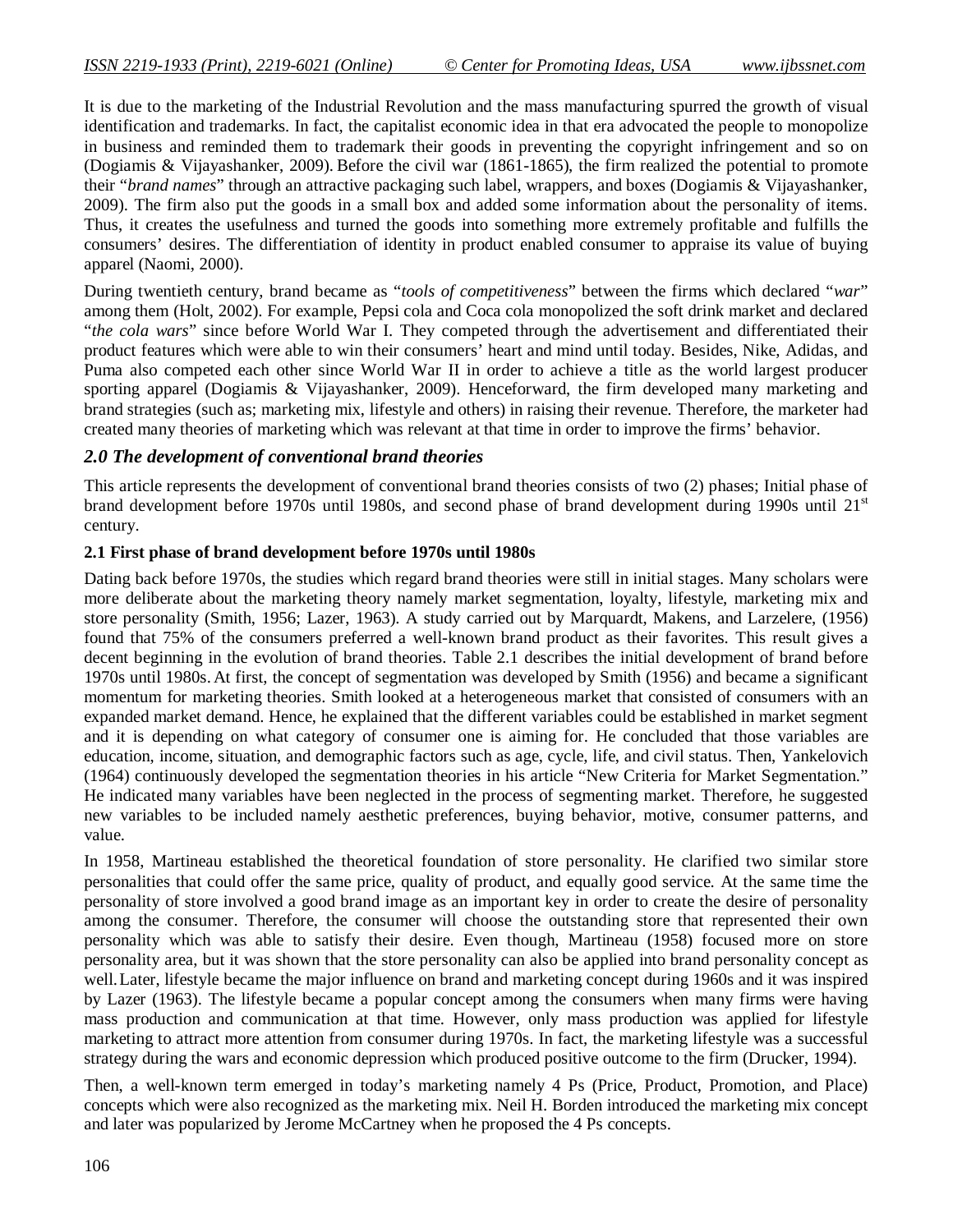Even though these concepts became the main components which symbolized the marketing tools in order to achieve the firms' goal. But, the 4Ps has no explicit relation to brand. (Kotler & Keller 2006). However, Borden (1965) was the first person that coined the term which included brand in marketing mix instead of product planning, personal selling, distribution channels and pricing. Later, Cunningham (1965) introduced loyalty that became as one of the biggest issue and created disputes among the academicians. At that time, he exposed that more than 90% of consumers were concerned with brand loyalty and it strongly influenced the household loyalty in purchasing product. Therefore, many of the firms invested large amount of money which caused an uncertainty on whether their investment is worthy or otherwise in household product. As a conclusion, many academicians elaborated more about the existed marketing concept rather than brand theories before 1970s. However, the idea of marketing theory became a first move inspiration among the academicians in developing brand theory which was more established during 1990s until  $21^{st}$  century (Moore & Reid, 2008). The field of brand theory was initially interconnected with mass communication, and mass production. It was also used as a commercials value in differentiating the firms' product. Furthermore, established brands became story-telling brands that aimed to create meaningful value of products among the consumers (Roper & Parker, 2006).

During 1970s, many marketing theories was developed; social marketing, positioning, and relationship marketing. Those theories began to understand the relationship between firm and consumer that was able to achieve profit for both parties. In fact, those theories were currently adapted in conventional brand such as brand positioning, and brand as a relationship. Table 2.1 explains the development of conventional brand during 1970 until 1980s. The evolution of brand began when Kotler and Zaltman (1971) came out with the theory that brand could be used by non-profit organizations namely concept of social marketing. This concept became as an important tools to encourage the adequacy of new ideas. Besides, the social marketing concept created the relationship between consumers and firms which was important value instead maximizing the profits.

Later, Ries and Trout introduced the concept of positioning (Hampf & Lindberg-Repo, 2011). Later in 1981, Ries and Trout (1981) argued that positioning was about the target group and not only something, do you with the product itself. When outlaying the positioning strategy, it must be concentrated on the surrounding elements of the product instead of changing anything about the core product. Therefore, the product will immerse into the mind and heart of the consumer. For instance, the firm has options to make alterations to the product name, price strategy and the package. The strategies will ensure that the desire of consumers will be fulfill instantly. The theory of brand positioning became well-known among the marketers. They realized that this theory is able to increase the firms' revenue and profitability profit. The firm strained to discover other innovative ways to reach the consumers' feeling with stronger reaction instead of using the common commercials slogan such as word "first", "best", "beautiful" and others (Ries& Trout, 1981).

During 1989, the marketing which mixed practices and social marketing was shifted to a new paradigm namely relationship marketing (Gronroos 1989, and Gummesson, 1993). According to Gronroos (1989), the main objective of marketing is to maintain, establish, and develop the relationship with the consumer. This is achieved by a mutual exchange and fulfillment of promises. The relationships between the firm and consumers are often, but not necessarily long-term relationship. To be able to establish a relationship, the firm first has to attract the consumer and then build the relationship in a manner those profits for both parties (Gummesson, 1993). Relationship marketing has primarily been developed within service marketing and industrial marketing. However, at the time, no one had yet in-depth elaborated or explained the connection between relationship marketing and brand.

## **2.2 Second phase of development conventional brand theories during 1990s until 21st century**

In 1990s, the development of conventional brand became an important research area within the entire discipline of conventional marketing (Moore & Ried, 2008). Keller (2003) had devoted this discipline of brand assumptions for firms and consumers' agenda. For firms' agenda, brand was formed through productivity that enhances the market performance. This productivity was to generate and maximizing profit. For consumers, the brand is considered as an attitude represented set of belief to purchase the product. It is also enhance the consumers' desire that solely into limitless for the short term benefit. Based on this assumptions had motivated subsequent brand theories to develop new knowledge of brand. It consisted of brand equity, brand by country of origin, brand personality, relational brand, country of origin, brand communities, and subculture of consumption corporate social responsibility (CSR), and brand identity hexagon. Table 2.2 views the development of conventional brand theories during 1990s until  $21<sup>st</sup>$  century.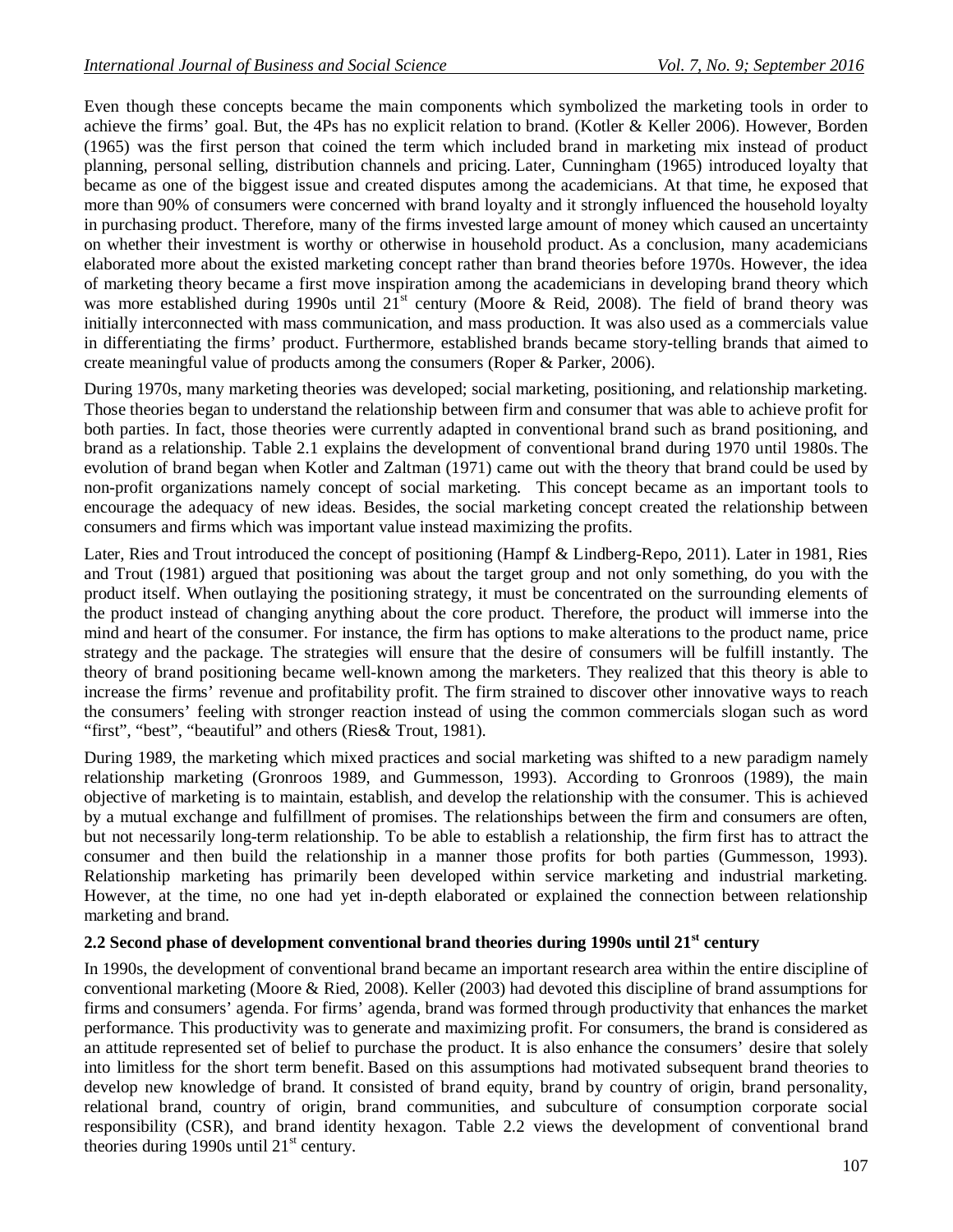Brand equity initial was coined in early 1980s and became one of the most researched areas in the field of marketing (Brodie, Glynn, & Van Durme, 2002). This concept became an important criterion in marketing especially in assessing the value of brand. The brand equity was introduced by American public relation business to prevent firm from acting shortsightedly by reducing investment in brand. Therefore, the firm had to find financial measurement to determine the return on such investment in order to convince the CEOs and manager for the long term benefits in brand investment (Aaker, 1996).

However, there was a scarcity in describing the framework of brand equity. Hence, the Marketing Institute (MSI) announced brand equity as an important area of research in the late 1980s. As a result, there were large numbers of publications which were published by the academicians regarding brand equity. (Brodie et. al, 2002).Primary, brand equity was classified in three (3) perspective; financial perspective, consumer-based perspective, and combination (financial and consumer) based perspective (Kim, Kim, and An, 2003). The financial perspectives focused on the total of the brand value which was related to the firms' performance in the market. Simon and Mary (1993) introduced a mathematical way to calculate brand equity. Therefore, the financial perspective allowed the firm to extract financial brand value from the total value of the firm.

In contrast to the financial perspective, the main purpose in the consumer-based perspectives was to measure how consumer reacted to a brand (Keller 1993; Shocker, Sristava & Ruekert, 1994). In consumer brand perspective, brand equity has been defined as the differential effect of brand knowledge regarding the consumers' reaction towards the marketing of brand. (Lasser, Mittal & Sharma, 1995). Thus, the consumer base perspective derived in every single consumer and consumer based equity raised when they considered a brand to be well known in positive view, unique brand association, and strong performance.

In order to understand the basic of consumer based perspective, there are five considerations to be taken into account. First, brand equity referred to the consumer instead of considers any objective. Second, the value of the brand necessary referred to the global value. Third, the global value that was associated with brand was also derived from the brand name. Fourth, brand equity was not absolute, but was also related to current competition in the market. Fifth, brand equity are significantly influenced by the financial performance. (Lasser et. al, 1995). In addition, other academician combined between financial perspective and consumer based perspective that also has been presented in today's world. However, there was an argument that the financial and consumer based perspectives did not illustrate the overall picture especially in using the combined perspective (Motameni & Shahrokji, 1998). Therefore, the academician introduced the Global Brand Equity Valuation model (GBEV) which demonstrated that the global equity can be calculated by using three brand multiples that described the brand strength; 1) global potential 2) consumer base and 3) potential competitive. The authors claimed the positive image that the brand plays an important role in creating the brand loyalty by using this model (Motameni & Shahrokji, 1998).

Besides, the previous researchers also explored the possibility to use Country of Origin (COO) in brand strategy. This was an area discovered by Peterson and Jolibert (1995) that investigated the aspect of brand for the past decade. The research revealed that there was an increasing competition from the international brands. The purpose was to establish an attractive brand based on country and popularity, for instance, the well-known perfume was originally from France. Then in 1990s, Agrawal and Kamakura (1999) clarified the advantages in applying COO through the brand strategy when the products were more dependent on the brand image such as wines, perfumes and others.

As indicated before, the store personality enthused by Martineu (1958) had inspired Aaker (1997) to develop brand personality. Primary, brand personality was introduced by Aaker (1997) that regarded the product personality which consisted of consumers' characteristics. Brand personality is defined as "the set of human characteristics associated with the brand". The purpose of brand personality was to help the consumer expressed their actual self, idea, and social desire (Belk, 1998). From this purpose, Aaker distributed the measurement of personality into five dimensions; sincerity, excitement, competence, sophistication, and ruggedness (Aaker, 1997). Sincerity is explained as a fair, just, and accomplishment of the promise. The sincerity showed brand as an innovator which provided physical and mental fulfillment to the consumer. Excitement described as a brand that regarded consumers' emotional responses which was exciting, imaginative, spirited, up to date, and independent (Sung & Kim, 2010). Competence was about the brand's capability that could be reliable, intelligent, and successful product to accomplish needs and job completion (Coutler & Coutler, 2002).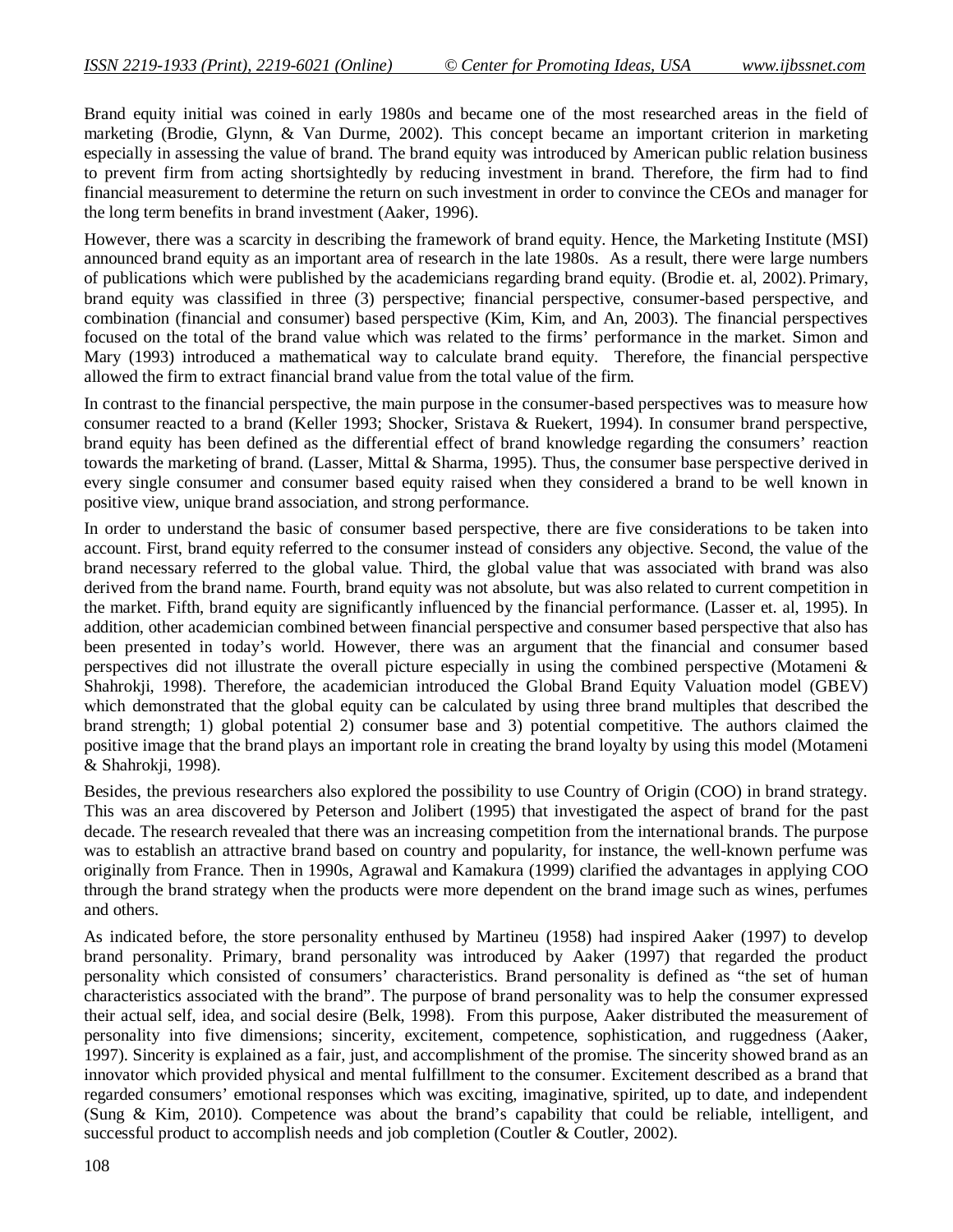While, sophistication was beholding into glamorous charming and good impression. Last but not least, ruggedness dimension of a brand was related to outdoorsy for athletic that involved strong, rugged, and no-nonsenses (1996). Nonetheless, there were several limitations in this theory. First, Aaker stated this theory only represented to America's population. Second, this theory is based on culture orientation where some dimensions were not suitable to be applied in other countries such as Spain, Japan, Korea, and Chile. For example, dimension of ruggedness have a weak association with theory of brand personality in Chile. In fact, three (3) new dimensions were found suitable with Korean culture, namely, ascendency, cuteness, passive likableness (Yang & Cho, 2002; Sung & Tinkham, 2005). Last but not least, the theory of brand personality cannot be clarified according to the religious basis (Ahmed & Jan, 2015). Therefore, Ahmed and Jan (2015) proposed a conceptual study about the extension of Aaker's theory of brand personality according to Islamic perspective (see explanation on development Islamic brand). Even though there were many limitations regarding this theory, it is still applied to the sports brand, clothing, banking, and, jewelry industry.

Besides, Fournier (1998) clarified that brand is a relationship partner. The way to legitimize the brand as partner view is to highlight ways in which brands were animated, personalized and humanized. The author explained the consumers are of the opinions that have several relationships with different brands. Consumers feel that such relationship added value and purpose to their existence, and these extra values could be both functional and emotional by nature. Kapferer (2008) also recognized the potential of the relationship between brand and consumer; he indicated brand relationship also involved with deep emotional contacts and loyalty. Brand relationship is important because it affect the image of firm (Gummesson, 2002). But, the main aspect that needs to be highlighted was the value of relationship between consumer and the characteristics of brand (Lindberg-Repo, 2001). It happened when the mind of consumer was influenced by the personality of product such as origin, label, and personality. Therefore, the relationships with the consumer are important in order to build a successful brand. Chernatony and Riley (1998) introduced the brand identity and design as a model of identity that conceptualized them in terms of culture and vision. The culture and vision of the employees affected the brand building process since it was important to be acknowledged and should not be neglected. He also noted that this model gained an impact in desire positioning, personality, and relationship that are presented to reflect stakeholders' actual and desired self-images.

Furthermore, Chernatony and Riley (1998) indicated that the firm needed to emphasis on firms' internal role as a brand builder and focused on developing behavior and attitudes of the employee. It was important due to emotional branding when the firms' and the staff's attitudes are required to correspond each other which will perceive a positive brand image from the consumers' view. In fact, Kapferer (2008) also introduced the concept of brand identity. The author explained the brand identity provided guidelines to the firm in term of what parts of the brand should be kept the same and what elements can be modified and allowing brands to evolve in time.The idea of brand communities was another concept found in the literature that has become relevant for branding. Muniz and Guinn (2001) have defined the concept of brand communities as a "specialized, non-geographically bound community, based on a structured set of social relations among admirers of a brand." A similar concept was subcultures of consumption, which also described the phenomenon when people jointly form a smaller group within the society, often with the common denominator of one or several brands. McAlexander, Schouten, and Koenig (2002) explained brands became social objects with an effect on the brand equity. In other words, Muniz and Guinn (2001) supported the building of a framework describing the complex relationship between humans and brands.

In the beginning of the 21st century, one could witness how two different concepts were united into one, namely brand and Corporate Social and Responsibility (CSR). Recently, the concept has gained in popularity in brand. One of the reasons CSR is so complex due to its uniqueness not only for all lines of businesses but also for all firms (Kitchin 2003). CSR became a hot topic due to the understanding of the connection between a firms' reputation and its brand equity. Another reason for the huge interest of CSR is that research in America revealed that consumers and employees disapproved of the way large corporations treated their consumers and employees. One study showed that 88% of all respondents were of the opinion that firm must increase their responsibility to the society and urban districts. About 82% thought the top management favored their own interest above the employees, and 81% were of the opinion that firm considered it more important to make profit than to ensure safe and reliable products (Dobson, 2003).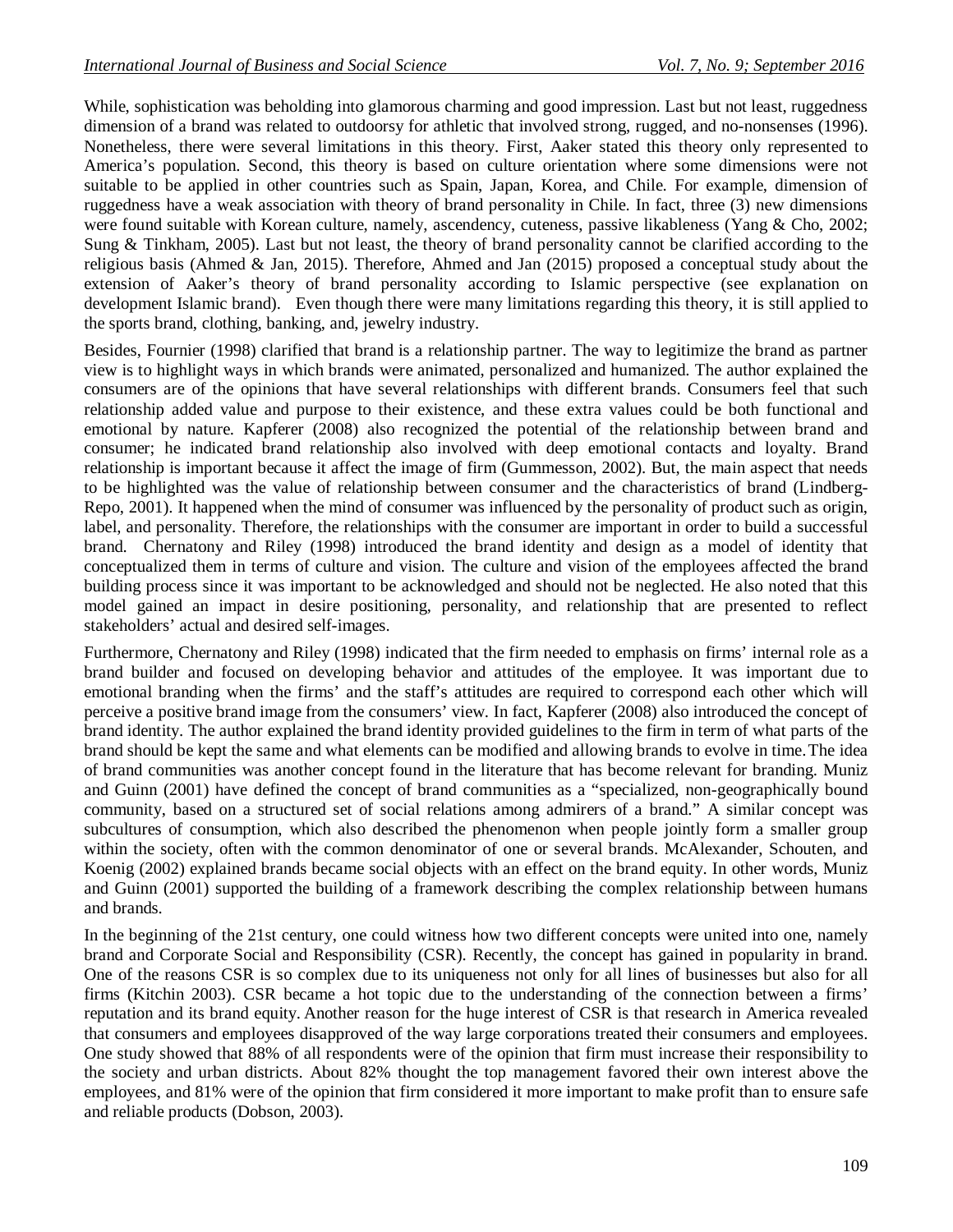Firms play the most important role in CSR. Although all activities affected the reputation, the firm must acknowledge that all activities deliberately undertaken to influence the brand must be accomplished in the name of the brand. Principally, there are four reasons to adopt CSR theories in firm: (1) to understand the brand's promise, (2) to maintain consumer loyalty, (3) to maximize the effect of investments that were to be directed toward CSR regardless of the brand, and (4) to avoid conflicts with stakeholders (Blumenthal & Bergstrom, 2003). Finally, firms that possessed perceived responsibility would be able to use ethicality as one of the brand benefits, allowing consumer to feel satisfied due to the linkage of responsible behavior of the brand in its relationship with society. (Kapferer 2008).

In 2011, Hampf & Lindberg-Repo (2011) came up with the new brand theory namely the brand identity hexagon. The authors believed that the theory will be an inspiration in the future that will create demand by consumers and gain profit to the firms. Initially, the theory consists of seven casual connections namely personality, COO, CSR, relational brand, cultures, and positioning. CSR is its main aims to create this theory in predicting its central role in the future. The authors also suggested forcing the firm in designing their own CSR strategy. Therefore, the authors claimed that the concept of brand identity hexagon played as a main role for the future of brand strategy.It can be concluded that during the first phase, the role of brand was only for the consumer to differentiate the product among the competitors. In addition, it became as a profit and revenue to the firm. The second phase, brand became greater competition among the competitor because many new brand came into the new market. So the role of brand became very important in which marketer try to build strong brand equity. As a result, it encouraged marketing academician to carry out research on brand. The next section discusses on critical review of conventional brand theories from Islamic perspective.

# *3. Critical review on conventional brand theories*

This article had described a critical review on advantages and limitations of conventional brand. Several viewpoints were listed to clarify the strength/advantages of brand; 1) assist the firm to discover the finest strategy to attract the consumers' attraction, 2) enhances product recognition, and 3) prevention from trademark infringement. While, the limitations were listed; 1)conventional brand is based on capitalist aspiration, 2) conventional brand suffers due to the immoral behavior among consumer and firm, 3) typical conventional brand provides research method which not able to understand the Islamic relation.

#### **3.1 Advantages in development of conventional brand**

Brand is a complex management area that deserved a detailed study from a variety of different perspectives, academic traditions, and multidisciplinary approach. Hence, this article underlined current development of conventional brand. Here are the advantages of brand theory in the current study; 1) assist the firm to discover the finest strategy to attract the consumers' attraction, 2) enhances product recognition that expose consumer to aware of firms' brand, 3) prevention from trademark infringement,

#### **3.1.1 Assist firm to discover the finest strategy to attract the consumers' attraction**

As aforementioned, the current development of conventional brand has guided the firm to equip the right tools and strategy to choose the right brand elements. As proven, the current conventional brand such as brand identity, brand relationship, and brand communities has exact overview of the types of association held in the minds of consumers, the strength, favorability, and uniqueness of the associations. The firm can be systematically organized and investigate the key elements in order to further fine-tune brand to accommodate the mechanisms of the target consumer. Equipped with these theories, the firm is able to make a detailed strategy and precise plan to win the heart and minds of consumers. For example, brand communities help the firm to position their brand and understand the communities in what dominant they want and need. Such as, halal certification logo is important to gain the trust among the Muslim consumer towards the firms' brand. Therefore, the firms are acquired to get halal certification from the authorities.

#### **3.1.2 Enhances product recognition that expose consumer to aware of firms' brand**

Brand ideally provides multiple sensory inducements to enhance consumer recognition. For example, a brand can be visually recognizable from its packaging, shape, logo, and tagline. It can also be recognizable via sound, such as hearing the name on a radio advertisement or talking with someone who mentioned the product. The symbol, logo, or trademark indicated as a vital sign to the consumer in identifying the product features.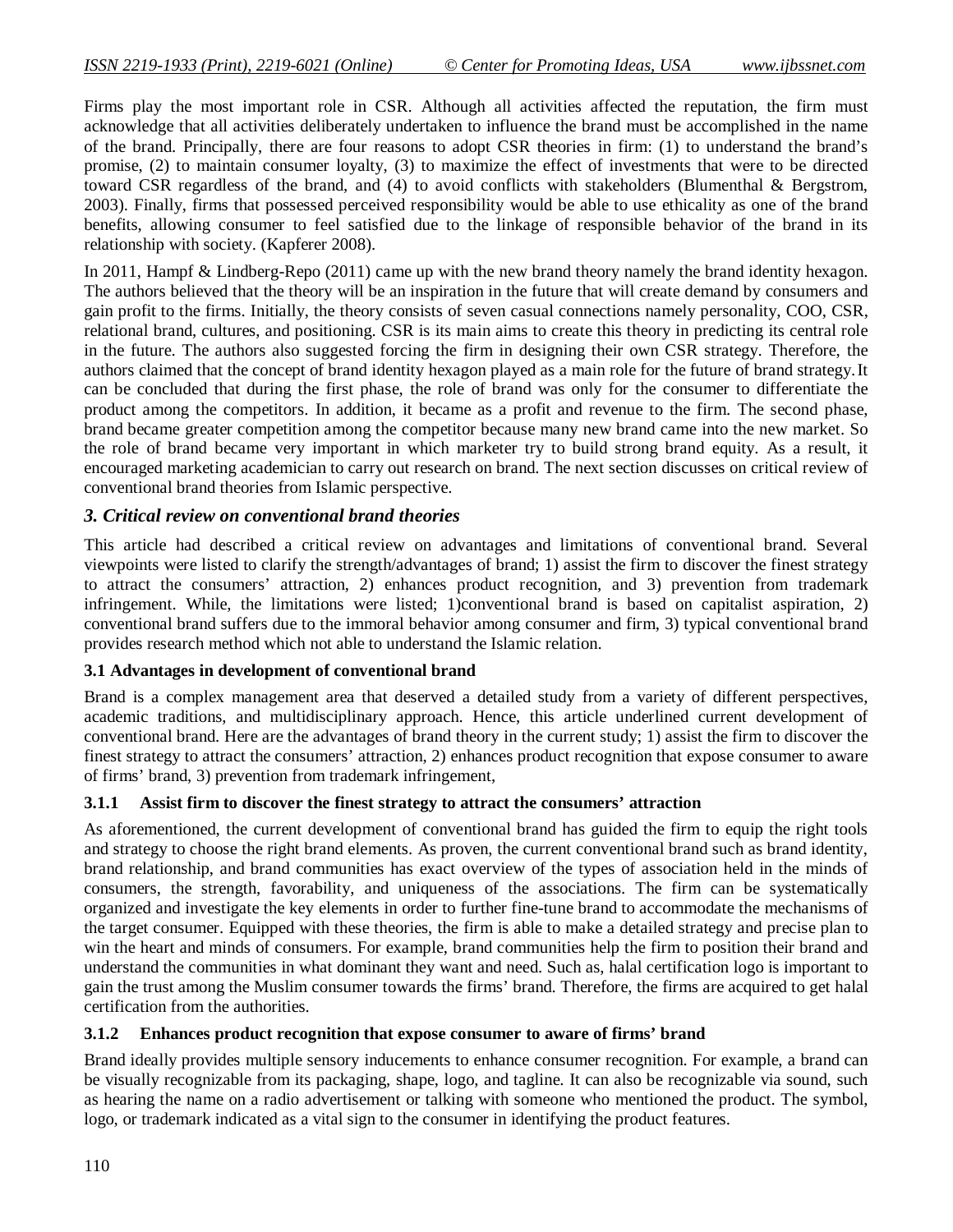Hence, the easy recognition among the consumer towards the product makes sense to the firm in establishing their well-known brand. This recognition product exposed the consumers' awareness to the firms' brand repeatedly. Brand awareness can be the most important strategies where the consumers will be able to choose the well-known brand because it facilitated their choice. It is due to the fact that the consumers display a propensity to accept the pioneering brand which is more recognized and gain benefit to them. When the consumers are aware with the product recognition, the marketer might also pay some attention to create the highest possible degree of brand awareness of familiarity is crucial for a successful brand.

# **3.1.3 Prevention of trademark infringement**

Another advantage of brand role is to prevent trademark infringement from unethical competitors. Islam had concerned an individual ownership as indicated in hadith from Rifa'ahIbn Rafi ' that the Prophet was asked:

What is that work best? He said: *"The work of a person with his own hands* and every sale of *Mabrur."*

(Musnad Ibn Hanbal, 16628; Sahih)

The above hadith described that a Muslim came to the Messenger for advice on what are the best efforts of work? The Prophet answered by saying "The work of a person with his own hands. According to Al-Maliki, and Al-Nuri (n.d), Muslim are required to achieve something good (halal) and avoid illegal (haram) effort in his work. He explained a human being basically claimed every single work or action as to obtain sustenance (Al-Kasab) in different ways. Al-Kasab means looking for *Ma'isyah* (livelihood or sustenance) (Al-Nasa'i, n.d). Al-Kasab was something done by humans to serve as his ownership. It included ownership and business results in the form of property and anything that has a value. Nowadays, human are required to invest then get the profits in business, though there are some of those still trying with his capability (Al-Maliki & Al-Nuri, n.d). Islam has given the individual authority over the thing that he owns. It enabled him to freely dispose of it and benefit from what he owns according to the Sharia rules. It is allowed for the individual to own it and benefit from it by utilising it or selling it (Al-Maliki & Al-Nuri, n.d). Primary, individual ownership is related to trademark. The trademark has a material value in Islam since it is part of the trade allowed by Sharia.

Trademark is a legal protection to protect the name or mark associated with the product or services to which they are attached. A trademark is any word, name, symbol, color, or sound that is adopted and used by a company to identify its goods and distinguish them from those manufactured or sold by others. Almost anything that can distinguish the firm' goods or services from the competitors is a trademark. This article identified that patents, copyrights, and trademarks protect intellectual property from being used by others without the owner's consent. Just as the authority must gazette the legal protection and force to protect, say, a grocer's inventory (i.e., physical property) from being stolen by others, it must do the same with intellectual property (such as protecting the use of an invention with a patent, the use of firms' product with a copyright, and the use of brand names and logos with trademarks). Protecting patented devices, copyrighted material, and trademarks is similar to protecting any other property that a firm owns.

For instance, the protection of patents, copyrights, and trademarks helps to increase efficiency, quality, and the supply of goods by making it possible for those who create wealth or develop a good reputation to profit from it. Patents provide the ability and incentive to develop new inventions or make improvements on old ones. Copyrights provide the ability and incentive to produce higher quality written matter. Trademarks provide a strong incentive to maintain quality by making it possible for a firm to gain from the reputation it has built. Besides, trademark is an invented sign placed by the firm on its product to distinguish them from the products of others, which assists the purchasers or consumers to recognise them.Therefore, the establishment of brand name is purposely aims to prevent the trademark infringement in order to forbid others from using that mark in a way that would lessen the brand product uniqueness.

# **3.2 Limitations in conventional brand**

This article had discovered some limitations in current conventional brand which does not suit with Islamic teachings; 1)conventional brand is based on capitalist aspiration, 2)conventional brand suffers due to the immoral behavior among consumer and firm, and 3) typical conventional brand provides research method which not able to understand the Islamic relation.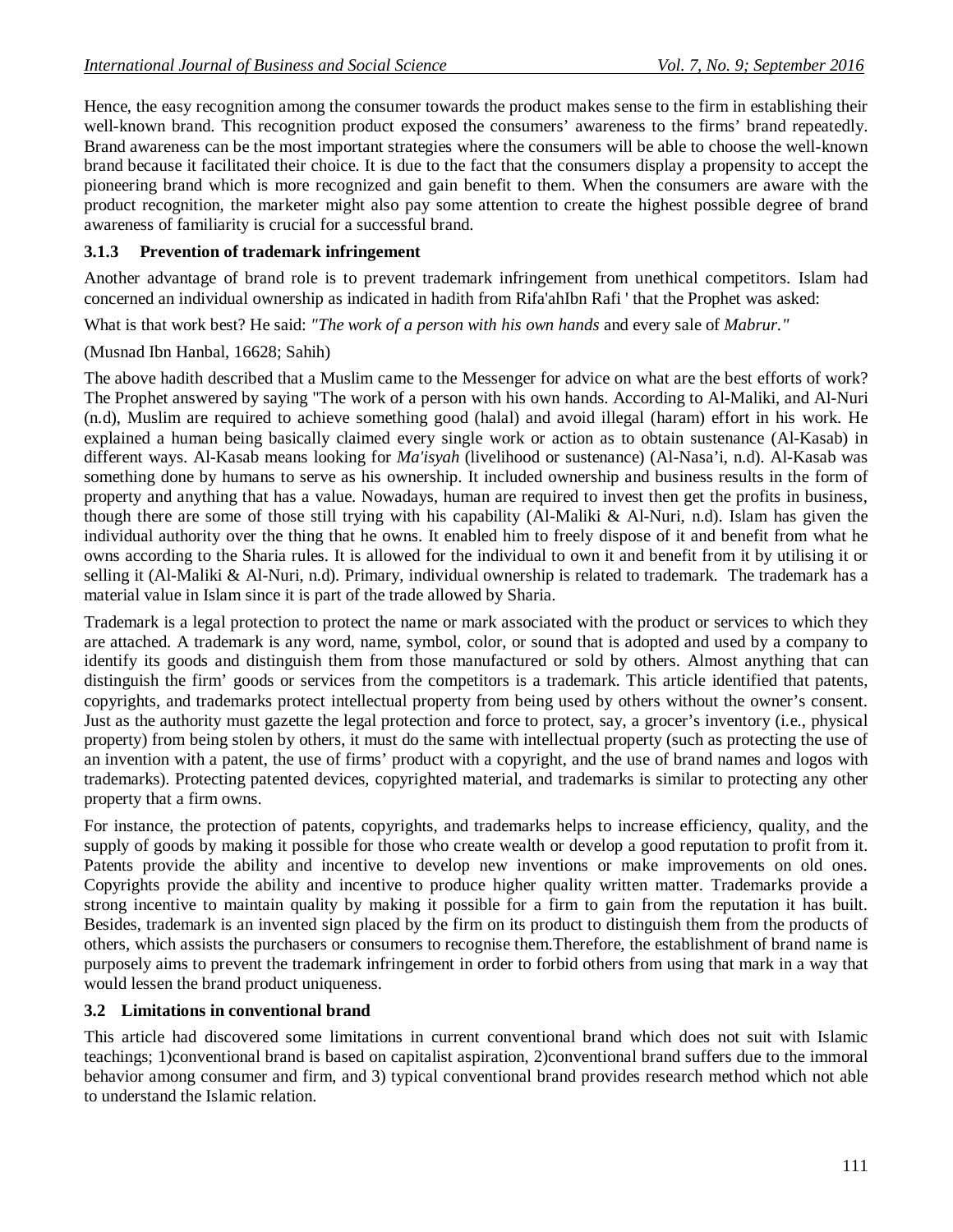# **3.2.1 The development of conventional brand is based on capitalist aspiration**

Initially, capitalism was inspired by Adam Smith since 1771. The academician has greeted him as a capitalist prophet. He brought the ideology of capitalist in developing the economics thought in terms of self-interest, monopolism, the limitless desire, and exploitation of sources. The author believed that current brand theory is motivated under capitalist aspiration due to firms' performance, monopolism, and profit agenda in order to fulfill the consumers' desire (Formaini, 2012). Adam Smith's philosophies of capitalist are basically simple. It has been distinguished into five (5) features; (1) it considers accelerated wealth expansion and maximum production and 'want' satisfaction in accordance with individual preferences (consumer) to be of primary importance in human well-being, (2) ) it claims that serving of self-interest (firm) by all individuals will also automatically serve the collective social interest, (3) it assumes individual freely to operate the firm in competitive markets to be sufficient conditions for realizing optimum efficiency in the allocation of resources, (4) The individual free to pursue self-interest, to own and manage private ownership, and (5) monopoly power due to the government initiative to reserve a market or a portion of a market for one or more firms(Chapra, 1995).

A first and second feature is about maximizing the desire. It is indicated that the capitalist gave license to the consumer to consume what they want in accordance with their individual preferences to maximize their desire. It also gives license to the firm to produce what they want in response to consumer preferences with whatever combination of factors of production they deem fit to minimize their costs and to maximize their profits. Marketdetermined prices serve as the filtering device. Such prices bring about equilibrium between demand and supply by determining not only what, but also how much. The maximizing desire of consumer will consume and the profit-maximizing of firm will supply. The third and fourth features in capitalism were regarded with private ownership. Private ownership from the capitalism point of view is based on the means of production and the operation of firm to generate profit. This would include the private property, accumulation of capital, wage or salary of labor, a price system and having competitive advantages in the markets. In other words, the private ownership is the circumstance where the assets or property is totally belonged to an individual or a person. The individual or the absolute owner of the property has fully rights to utilize the property whether to use it personally or to render the benefit without transferring the ownership to other people. This circumstance will improve the firms' behavior that aims to increase the performance, and generate the profitability in succeeding capitalist aspiration.

Last but not least, the fifth feature stressed out the monopoly power existed when the government initiated physical force to reserve a market or a portion of a market for one or more firms. The monopoly power can arise naturally out of the market simply by firm becoming the only brand monopoly in an industry. It shows, the greater the market share a firm has, the greater is its monopoly power. As long as a firm is being protected from competition by the government no matter what its size then that firm has monopoly power. As examples, Microsoft, Wal-Mart, and Apple are considered monopolies based on the economic concept due to their large size and market share in their respective markets. In Japan, the post-war dissolution of *zaibatsu* (family controlled groups of monopolistic companies like Mitsui, Mitsubishi, Sumitomo and Yasuda along with land reform spread economic power more evenly over the population, making it difficult for a small group of people to dominate the national economy and politics(Simpson, 2005). This situation has occurred in Malaysia due to government support to the private firms' involvement in economics development such as, Astro, Genting Group, Malakof, and Maxis.

In this matter, the outcome of this behavior in a certain social framework will bring about perfectly definite and foreseeable results (maximizing satisfaction, increase the profitability, and monopolism). Specifically it show us how the drive of firm self-interest in an environment of similarly motivated firm will result in competition and increase the firms' performance.

Furthermore, it demonstrated how competition will result in the provision of those goods that society wants, in the quantities that society desires, and at the prices, society is prepared to pay. Thus the selfish motives of firm are transmuted by interaction to yield the most achievement is profit agenda, monopoly the market and full fill the society's limitless desire. In regards with the previous brand literature, it was underpinned by marketing theory that is based on capitalist aspiration. The concept and theory of marketing was introduced since 1950s is a basic of capitalist principles which was implemented in brand theory after 1990s. For example, brand equity, brand relationship, brand identity, brand personality, brand communities, brand CSR, country of origin, and brand identity hexagon.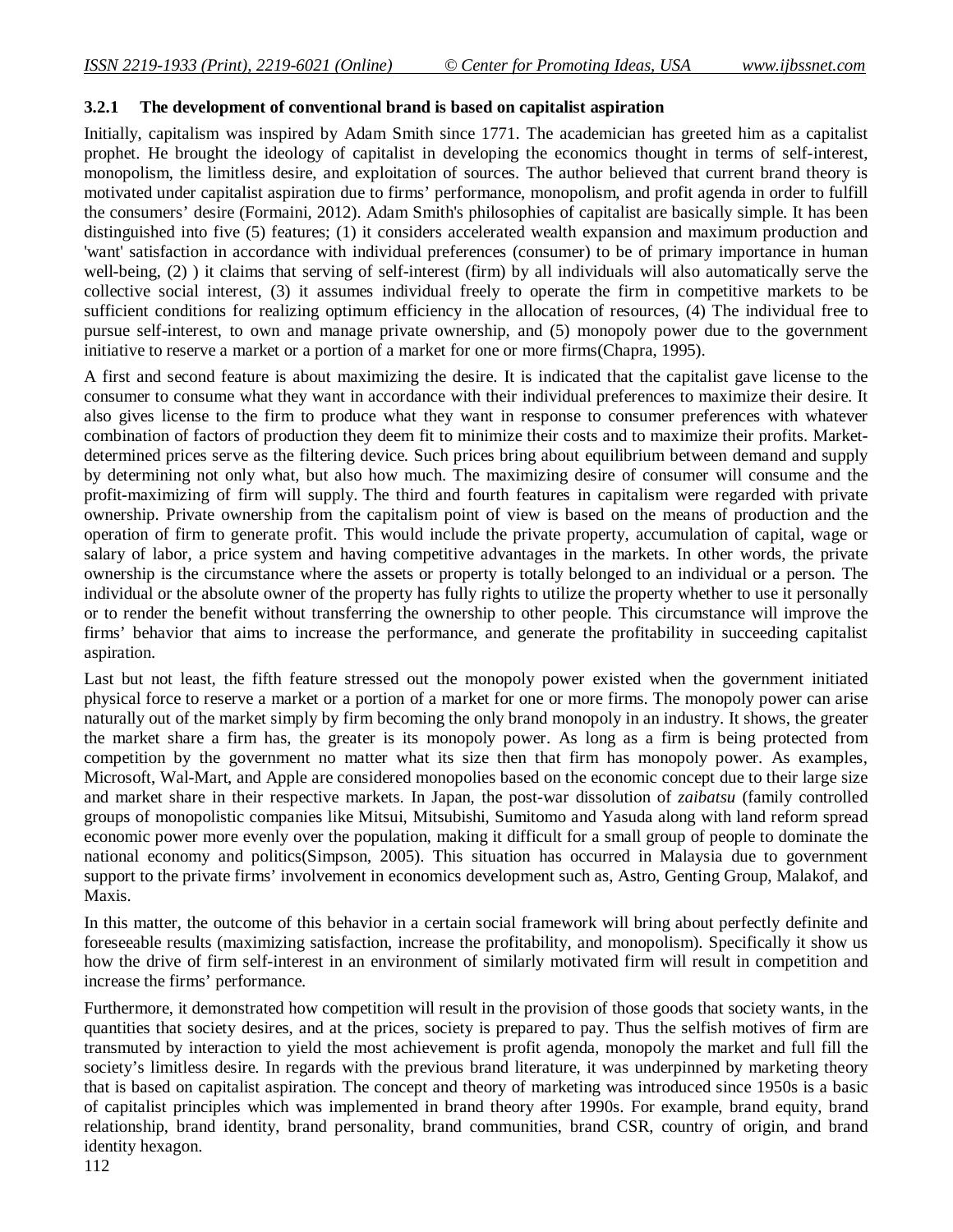All these theories purposes were to increase firms' performance by concern about the society wants, needs, and limitless desire which is claims as foreseeable results according to capitalist features (Kazmi, Leca, & Naccache, 2012).

Moreover, it is well indicated by Naomi (2002) and Holt (2002) that brand is only a "tools of competitiveness" in maximizing profit orientation and fulfill the consumers' desire. In order to sustain the firms' performance, the marketer and academicians tried to find out the finest approach in promoting their brand that are able to differentiate from product's competitor. The idea of creation, pattern, and copy right of the product is owned by firm that prevented trademark infringement. Furthermore, a well-known brand is able to monopoly market orientation by spreading out the influences in economy of nation that is governed under the government. This article found those features are against the Islamic teaching. Here are the argumentation with regards to those capitalist features (maximizing desire, private ownership, and monopolism) from Islamic perspective.

# **a) Desire from Islamic perspective**

Islam has prohibited the limitless desire that leads into human lust. Allah (صلى الله عليه وسلم (forbids following Jews or Christian's desire. This limitless desire will cause human self-destruction as mentioned in (Al-Quran) 2: 264;

*And never will the Jews or the Christians approve of you until you follow their religion. Say, "Indeed, the guidance of Allah is the [only] guidance." If you were to follow their desires after what has come to you of knowledge, you would have against Allah no protector or helper.* (Al-Quran; 2: 264)

Human desire from Islamic perspective is governed by Islamic worldview. In this regard, Islamic worldview refers to the vision of reality and truth that appears before our mind's eye revealing what existence is all about (Al-Attas, 1994). It is not only for the goodness of individual himself but for also every member of the society regardless his religion. In one of the verses of the Quran, Allah says:

*It is not righteousness that you turn your faces towards East or West; but it is righteousness to believe in God and the last day, and the angles and the Book, and the messengers; to spend of your substance, out of love for Him, for your kin, for orphans, for the needy, for the wayfarer, for those who ask, and for the ransom of slaves; to be steadfast in prayer, and practice regular charity; to fulfill the contracts which you have made.* (Al-Quran; 2:177).

Having mentioned that, the concept of *Aqidah* (belief) will become the most priority for every Muslims that touches upon man-Allah relationships (*Hablunminallah*), man-man relationships (*Hablunminannas*) and man's relationship with other creations of Allah(Salleh, 2003). This philosophical foundation of the Islamic society will eventually create peaceful surroundings between consumer and producers (firm) whereby every member will cooperate with each other to satisfy their needs and desires respectively. These vertical relationships (man-Allah relationships) apparently have not ever been discussed in any conventional theory of brand. In fact, it is the main foundation that will affect the entire structure of Islamic consumption.

As discussed earlier, capitalism has focused on goals to maximizing desire. In fact, capitalism neglected an attention to cognitive process issues that definitely put aside the spiritual part. To Islam, material and spiritual needs should go hand in hand in harmony. In many cases, spiritual needs should be put in the first place as compared to material needs. The desire that need to be counted is to achieve His blessing. It is because, the utmost purpose of the creation of all rational beings is their cognition (*Ma'rifah*) of the existence of God. On that basis, Allah did not create humans but for one purpose and one goal, that is to submit to Him alone exclusively as mentioned by Allah:

*I have not created the invisible beings and men to any end other than that they may (know and) worship Me.* (Al-Quran, 51:56)

# **b) Private ownership from Islamic perspective**

Islam places morality values that it fosters individual self-interest within a social context and does not violate the Islamic goals; economic justice, and equitable distribution of wealth. Hence, a negation of this right of ownership must be considered with the teachings of Islam. The recognition by Islam to own the property is different from capitalism aspiration due to tow important reason.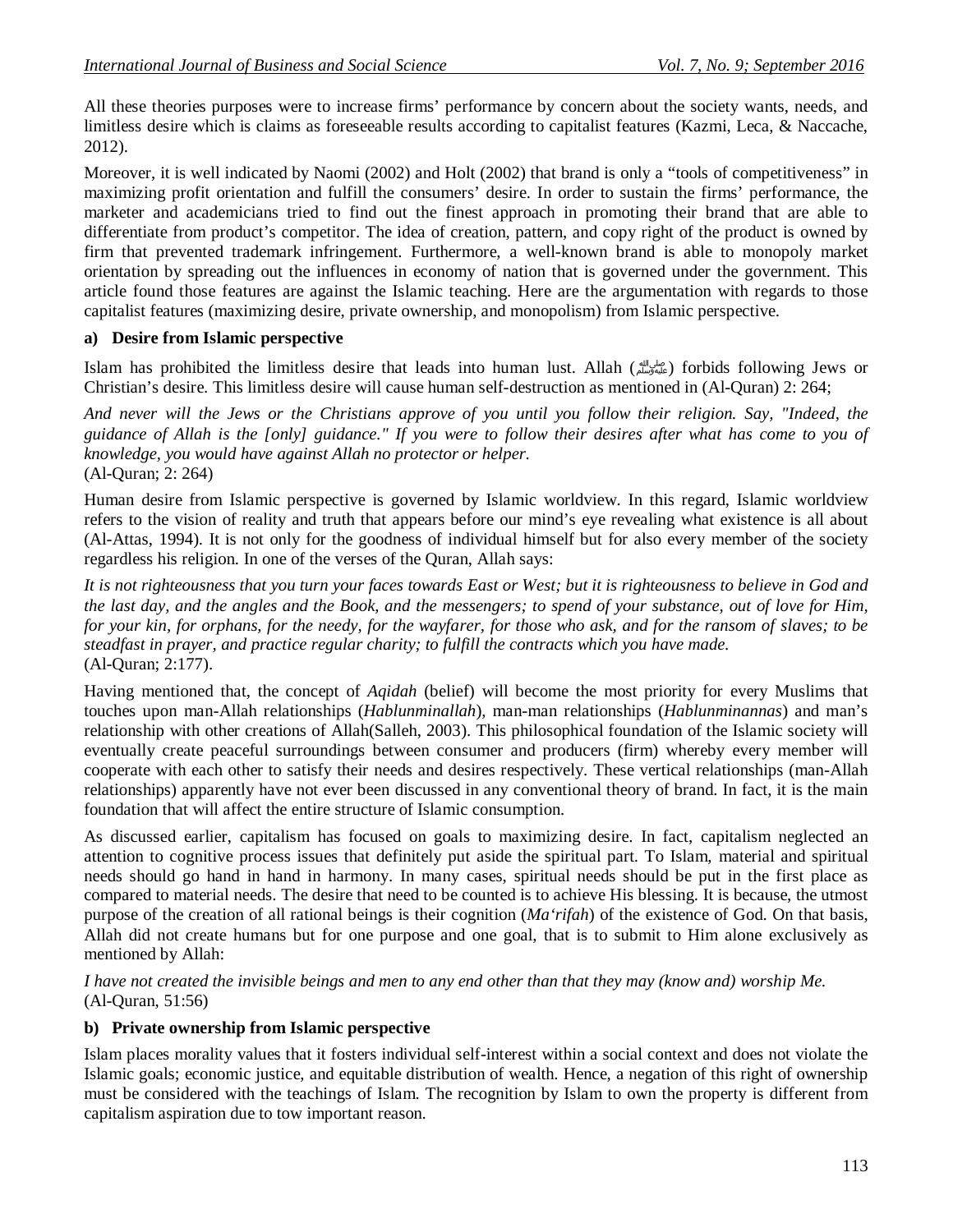Firstly, Islamic system allowed the property to be privately owned, but, it must be considered as a trust from Allah (صلى الله) because everything in the earth and heaven only belongs to the Creator (Chapra, 1995). In fact, Al-Quran highlighted the role of man being the vicegerent of Allah that enjoys the right of ownership only as a trust. As described by Al-Quran (2:284) and Al-Quran (24:33);

*To God belongs whatever is in the heavens and whatever is in the earth*

# Al-Quran (2:284)

*And give them of the wealth of God which He has given you*

Al-Quran (24: 33)

Secondly, when the man is the vicegerent of Allah and wealth he owns is a trust given by the Creator, thus, he is bound by the condition of trust to bring a good deeds by applying the moral values of Islam; values of halal haram, justice, equitable to distribute wealth, and brother-hood (*Habluminannas*)(Salleh, 2003). The wealth that he owned must be acquired in accordance with Islamic teaching. The trust that is given by the Lord is tending to control human desire that drive away greediness, pompous, and, arrogance. In reviewing Islamic history, the role of Abdul Rahman bin Auf as the richest man and entrepreneur as always distributing his wealth for the sake of Allah should be encouragingly inspired. In fact, he never be in arrogance and greediness, but he practiced *Tawaduk* that make him realize himself as only as a trustee of Allah. This is a proof that had been taught in Islamic value that should be promoted in value of brand.

Previous studies also proved brand as an ownership that was able to create the value of equity and profit that assisted the firm to become well-known. In this case, Islam is concerned with the fact that brand is owned by Allah (صلى الله عليه وسلم (while, the value that the brand is only the trust that was given by Allah to man. Therefore, the role of the man is to establish his brand and aims to preaching the consumer in regards to the Islamic value in reminding the Almighty. That is exactly the way that can be differed from conventional brand principles.

## **c) Monopolism from Islamic perspective**

There were many Islamic literatures relating to monopolies, and nearly all agreed that monopolistic practices are strictly prohibited. The same applies to all forms of monopolistic competition (price, goods, and services). Monopoly, or *Ihtikaar* in Arabic, is a prohibited practice in Islam because it leads to injustice (Az-Zuhaili, 2007). The Prophet (صلى الله) has made explicit and specific statements about it;

*"Whoever withholds food (in order to raise its price), has certainly erred!" [Muslim] Also: "Whoever strives to increase the cost (of products) for Muslims, Allah, the Exalted, will seat him in the center of the Fire on the Day of Resurrection."*

# [Ahmad and al-Haakim]

The majority opinion, which is also most in line with *Maqasid*Sharia is that the prohibited monopoly is one that inflicts harm on people and makes it difficult for them with the monopolist's intention to sell when prices soar, and at the highest possible price. Whoever does this would be considered a monopolist, and his deed is unlawful (Az-Zuhaili, 2007).

Imam Malik said: "Monopoly occurs in everything, including food products, jute, woolen or safflower products and the like; whatever, if withheld, would harm people, the withholder should be prevented from so doing, but if he is not harming (consumers) or their commerce, there is nothing wrong with it (Az-Zuhaili, 2007). Abu Yusuf described monopolies of all sorts are prohibited, as long as they harm people. In the language of present day, economics can be said that it is not lawful to play with supply of a necessary product which has no substitute. Monopoly cannot be restrictively and exhaustively defined due to its many types, but it is possible to cite some of the examples the jurists mentioned when they talked about monopoly; (1) monopolizing the production of a product, whether individually or by a group, or government so as to control pricing, supply, and competitive production. (2), monopolizing certain services and trades, such that a certain group has the arrogation of a monopole. Thus they can prevent others from providing that service or trade, or they will not provide their services, while the *Ummah*is in a dire need of them (Az-Zuhaili, 2007).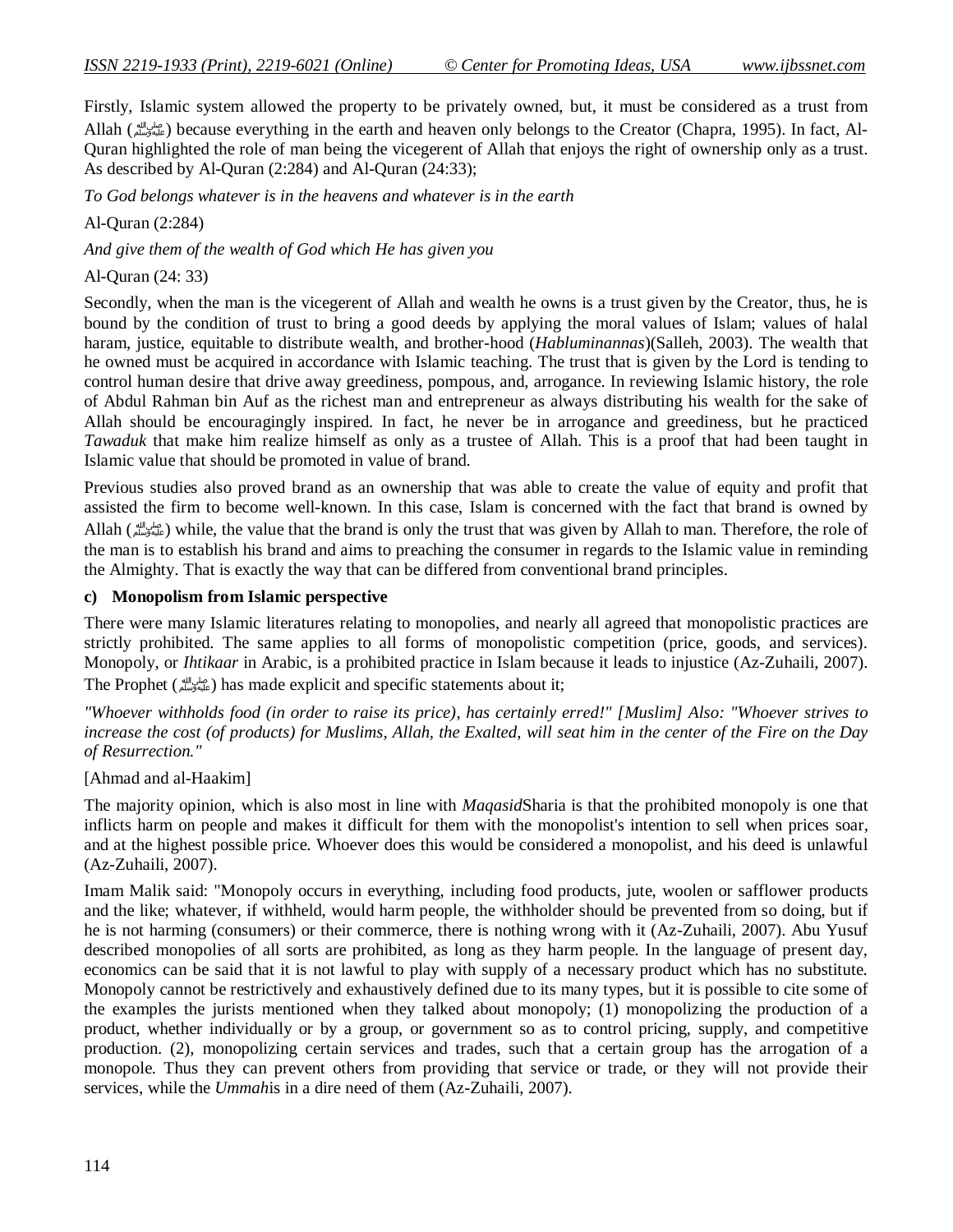As indicated above, in recent scenarios, current monopoly conducted by some firms not only control the supply to affect prices, but also to maintain the business, the government's desire and market penetration (by making significant price declines). Currently, more harmful monopolistic rival firms in the same industry than adverse consumer. Imam An-Nawawi said:

*"The wisdom behind prohibiting monopolistic practices is to prevent the harm that would befall people as a result. Scholars are in agreement that if a person possesses items that people are in dire need of, and they cannot find anyone else to supply it, he is to be forced to sell it in order to lessen the harm and remove difficulty from people."*

The main concern is to regulate markets to eliminate fraudulent transactions and exploitation of monopoly power rather than abolish market trading (An-Nawawi, 1997). As a conclusion, the monopolisms according to capitalist principles are prohibited and against Islamic teaching as long as it were harmful to the society. To incorporate brand from Islamic perspective, brand is not a tool of monopolism which was harmful to the society, but, brand is a product identity to bring justice which pleaded the consumer in reminding them to the Creator.

## **3.2.2 Current conventional brand suffers due to the immoral behavior between consumer and firm.**

As described, the previous theory ascertained more on firms' performance to create a successful brand. Mostly, the marketer is focused on product development that was based on consumers' desire, characteristics, personality, and identity. As a result, it creates a product features that is able to win the heart and mind of consumer. Besides, it also crafted brand loyalty among the consumer that achieve the benefit to enhance firms' profitability. Nonetheless, there is a limitation in the current theory which was not concerned to educate the consumer in seeking the decent values and manners, but the main aim is to fulfill consumers' desire and drained out consumers' money to purchase the firms' product. As quoted by Baker Alserhan from Oglivy and Mather (2010);

*"Consumer is fed up with how they have been treated. They want to be seen as humans, not as wallets for marketer to drain. They want products that will keep the planet habitable for their children and their grandchildren. They want marketer who care more about health and well-being of their consumer. They want firm that view the interest of the community as a minaret that guides their operations, not as target to shoot at. The ethical principles of Islamic marketing can help greatly in this regard.*

The above statement clearly exposes the reality where injustice is imposed to the customer when the marketer recklessly urged them to spend to the maximum with the intention to fulfill their self needs and desires (mass consumerism education) in order to maximize the firms' profit.

Moreover, current conventional brand is endorsing elitism, hedonism, and obsession as well as to entice the subconscious desire of consumer. This was because the consumers are often manipulated into becoming obsessed with the glamour, and excitement that derived from the luxurious and symbolic brands. As proven, the current issue indicated that the obsession among consumers caused an immoral behavior which has been neglected by the marketer. For example, the Black Friday America incident had led the consumer to act irrationally by stampeding into the complex during Thanks Giving's promotion without taking safety into their consideration. This action had caused several casualties and injuries due to obsession to purchase their favored brand which were on sales at that time. The parties involved (firms) does not take any responsibility since the damages (casualties and injuries) occurred were done by the consumer. For the firm, the main achievement in Black Friday's Thanks Giving was to increase the revenue and profits. According to IBM (2015) Black Friday's statistic, the firm was able to achieve the profits which shows drastic increase compared with previous years.

Referring to a similar case in Malaysia, the obsession towards Mode Republic promotions in 2016 has caused a serious mad rush by the public to possess the products. The obsession for the brand has caused consumers to act irrationality by standing in long queues for the whole day, which proved their lack of civic mindedness. As a conclusion, the idea of conventional brand in making profits originally turned out to be immoral behavior between consumers and firm. The theory also inspired to fulfill the capitalist aspiration in maximizing the profit in any vulgar ways and neglecting mass education among the consumers. Thus, it may suits well with capitalist philosophy, but, totally not acceptable in Islamic thought.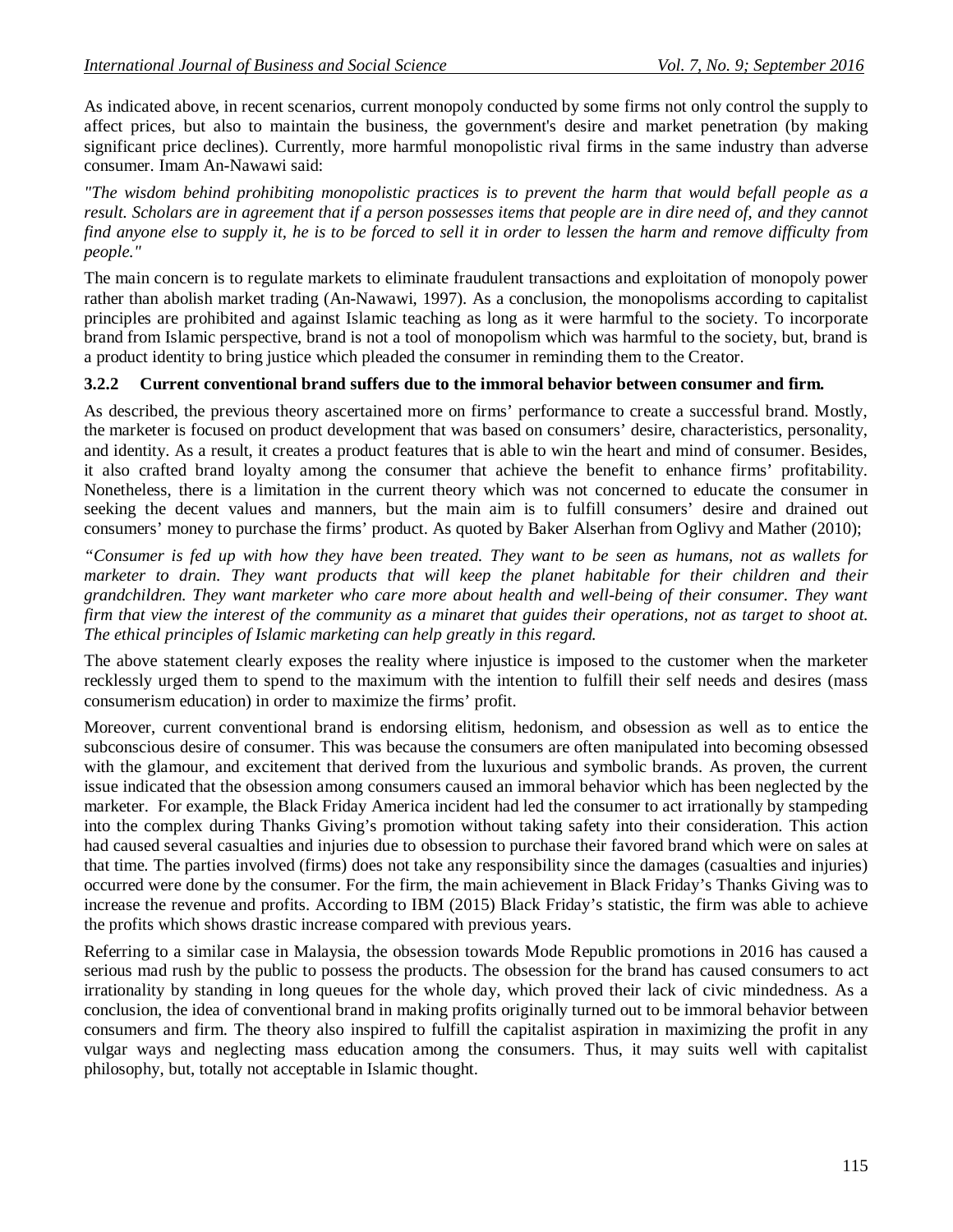## **3.2.3 Typical conventional brand provides research method which not able to understand the Islamic relation.**

It is admitted that studies on brand have been carried out systematically and in a very well nature. Various theories have been introduced by the scholars in order to understand the role of brand. Primarily, brand theories, concepts, model, and approaches are based on the social construction methods.

Social constructions are a method that was applied by identifying the present reality in human interaction, behavior, and lifestyle. It met the requirements by the society's approval to decide whether it is good or bad according to the human judgment. Therefore in brand principles, the creation of brand that fulfill the human personality, desire, and limitless lust are permissible. However, these concepts, theory, and approaches serve as tools for analysis of the study and are unable to understand the reality from Islamic perspective. Allah (صلى الله ) prohibiting the believers to enhance their desires that souls to limitless which can leads into disaster. As explained in Al-Quran, 23:71;

*"But if the Truth had followed their inclinations, the heavens and the earth and whoever is in them would have been ruined. Rather, we have brought them their message, but they, from their message, are turning away".*

The verse shows the unbeliever's inclination would lead into disaster which clearly contradict with Allah's will. In fact, those theories do not represent as believing the Creator and is not able to educate both perspectives to rely on the element of worship to Allah. As indicated in Al-Quran, 51:56,

*And I did not create the jinn and mankind except to worship Me.*

#### (Al-Quran, 51:56)

In addition, Imam Al-Buhkari mentioned in his book of hadith that any transactions of sale and purchase between two parties, the intention must be rooted to acquire the blessing from Allah (صلى الله عليه وسلم) (IbnBattal, n.d).Thus, the conventional brand theories failed to fulfill Islamic aspiration due to neglecting the worship to Allah (صلى الله عليه وسلم(.

#### *4. Conclusion*

This article concluded the current development of conventional brand has guided the firm to equip the right tools and strategy to choose the right brand elements. Besides, brand ideally provides multiple sensory inducements to enhance consumer recognition, and lastly, another advantage of brand role is to prevent trademark infringement from unethical competitors. Nevertheless, the conventional brand theories are limited to suits well with Islamic teaching due to the capitalist aspiration. The involvement of capitalist agenda led the firm and consumer suffered from immoral behaviors that are against Islamic thought. Furthermore, all of conventional brand approaches have clearly succeeded in revealing social reality according to conventional marketing principles. Moreover, most of brand theories from conventional perspective concerned more on the firms' performance, profit agenda, and maximizing satisfaction based on the capitalist thought. Hence, it may adequate well with the capitalist aspiration in motivating the firm to monopolize the market orientation through their brand product, but, unfortunately, it was against the Islamic teaching.

#### *References*

Aaker, J. L. (1997). Dimension of Brand Personality. Journal of Markerting Research, 36, 347-356.

- Ahmed, M., & Jan, M. T. (2015). An Extension of Aaker's Brand Personality Model from Islamic Perspective: A Conceptual Study. Journal of Islamic Markerting, 388-405.
- Al-Attas, S. M. (1994). The Degrees of Existence. Kuala Lumpur: ISTAC.
- Al-Maliki, A., Al-Malik, A., & Sulaiman, A.-N. H. (n.d). Ibanatul Ahkam Sharh Bulugh al-Maram. Beirut: Dar al-Fikr.
- Al-Nasa'i, Abu Abd al-Rahman Ahmad. (n.d). Sunan al-Nasa'i bi Sharh al-Hafiz Jalal al-Din al-Suyuti wa Hasiah al-Imam al-Sundi. Beirut: Dar Ihya' al-Turath al-'Arabiy.
- Al-Quran. (2015). Ayat-Holy Quran: KSU Electronic Moshaf Project. Riyadh, Saudi Arabia: King Saudi University.
- An-Nawawi. (1997). Forthy Hadis. Cambridge: Islamic Text Society.
- Azoulay, A., & Kapferer, J. N. (2003). Do Brand Personality Sclaes Really Measure Brand Personality. Journal of Brand Management, 11(2), 143-155.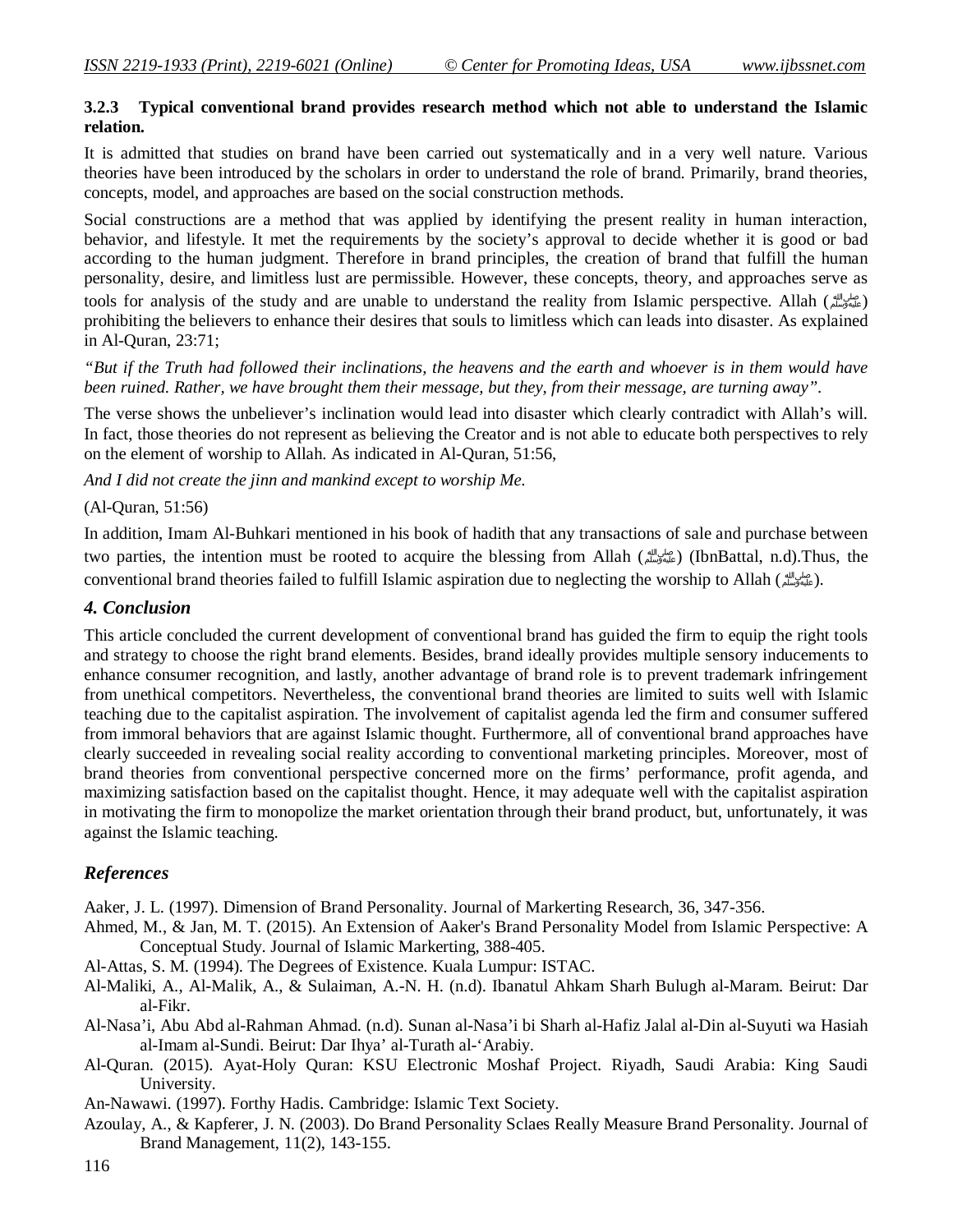Az-Zuhaili, W. (2007). Fiqhul Islami Wa Adilatuhu. Beirut: Darul Fikr.

- Bastos, W., & Levy, S. (2012). A History of the Concept of Branding: Practice and Theory. Journal of Historical Research in Markerting, 347-368.
- Belk, R. W. (2001). Materialism and You. Journal of Research for Consumers(1).
- Blumenthal, D., & Bergstrom, A. J. (2003). Brand Councils that Care: Towards the Convergence of Branding and Corporata Social Responsibility. Journal of Brand Management, 10(4/5), 327-342.
- Borden, N. H. (1965). The Concept of the Marketing Mix. I Schwartz, George, Science in Marketing. Chichester: Wiley.
- Brodie, R., Glynn, J., Mark, S., & Durme, J. V. (2002). Towards a Theory of Marketplace Equity: Integrating Branding and Relationship Thinking with Financial Thinking. Marketing Theory, 2(1), 5-28.
- Chapra, U. (1995). Islam and the Economic Challenge. Nairobi. Kenya: The International institute of Islamic thought.
- Chernatony, D., & Riley, F. (1998). Defining a "Brand Beyond the Literature with Experts' Interpretations. European Journal of Marketing, 14(5), 417-443.
- Courtler, K. S., & Courtler, R. A. (2002). Determintions of Trust in Service Provider: The Moderating Role of Length of Relationship. Journal of Service Marketing, 16(1), 35-50.
- Cunningham, R. (1965). Brand Loyalty: What, Where, How Much? Harvard Business Review, 34, 116-128.
- Diefenbach, J. (1992). The Corporate Identity as the Brand. In: Murphy, John. Basingstoke: The MacMillan Press.
- Dobson, S. (2003). Consumers Seeking ' Citizen Brands' (Vol. 108). Markerting Magazine.
- Dogiamis, G., & Vijayashanker, N. (2009). Adidas:Sprinting Ahead of Nike. Chicago: BEM 106.
- Drucker, P. F. (1994). The Theory of Business. Havard Business Review, 72(5), 95-104.
- Formaini, R. L. (2012). Adam Smith Capitalism's Prophet. Dallas: Economic Insights.
- Fournier, S. (1998). Consumers and Their Brands: Developing Relationship Theory in Consumer Research. Journal of Consumer Research, 24(4), 343-373.
- Grönroos, C. (1989). A Relationship Approach to Marketing: The Need for a New Paradigm. Swedish School of Economics.
- Gummesson, E. (1993). Relationship Marketing a New Way of Doing Business. European Business Report, 52- 56.
- Gummesson, E. (2002). Total Relationship Marketing: Marketing Management, Relationship Strategy and CRM Approaches for the Network Economy. Oxford: Butterworth-Heinemann.
- Hampf, A., & Lindberg-Repo, K. (2011). Branding: The Past, Present, and Future: A Study of the Evolution and Future of Branding. Helsinki, Finland: Hanken School of Economics.
- Holt, D. B. (2002). Why Do Brands Cause Trouble? A Dialectical Theory of Consumer Culture and Branding. Journal of Consumer Research, Inc., 70-90.
- IBM. (2015). Black Friday Report. New York: IBM Cormmerce.
- Ibn Battal. (n.d). Syarah Sohih Al-Bukahri li Ibn Battal. Riyadh: Maktabah Al-Rusyd.
- Ibn Ḥanbal, A. i. M., Khattab, N., & Khattab, H. (2012). English Translation of Musnad Imam Ahmad Bin Hanbal. Riyadh: Darussalam.
- Kapferer, J N. (1992). Strategic Brand Management: New Approaches to Creating and Evaluating Brand Equity. London, U.K: Kogen Page.
- Kapferer, J. N. (1995). Brand Confusion: Empirical Study of a Legal Concept. Psychology & Markerting, 12(3), 551-568.
- Kapferer, J.-N. (2008). The New Strategic Brand Management: Creating and sustaining brand equity long term. London: Kogan Page.
- Kaplan, D. M. (2010). Branding Places: Applying Brand Personality Concept to Cities. European Journal of Marketing, 9(40), 1286-1304.
- Kassim, A., Ismail, H. C., Hassan, H., Said, N. P., & Md, S. (1999). Pengatar Pasaran (Malay manuskript). Sintok: Pusat Pendidikan & Lanjutan University Utara Malaysia.
- Kazmi, B. A., Leca, B., & Naccache, P. (2012). Corporate Social Responsibility: A Brand New Spirit of Capitalism? Nottingham: Nottingham University Business School.
- Keller, K. L. (1993). Conceptualizing, Measuring, and Managing Customer-Based Brand Equity. Journal of Marketing, 57, 1-22.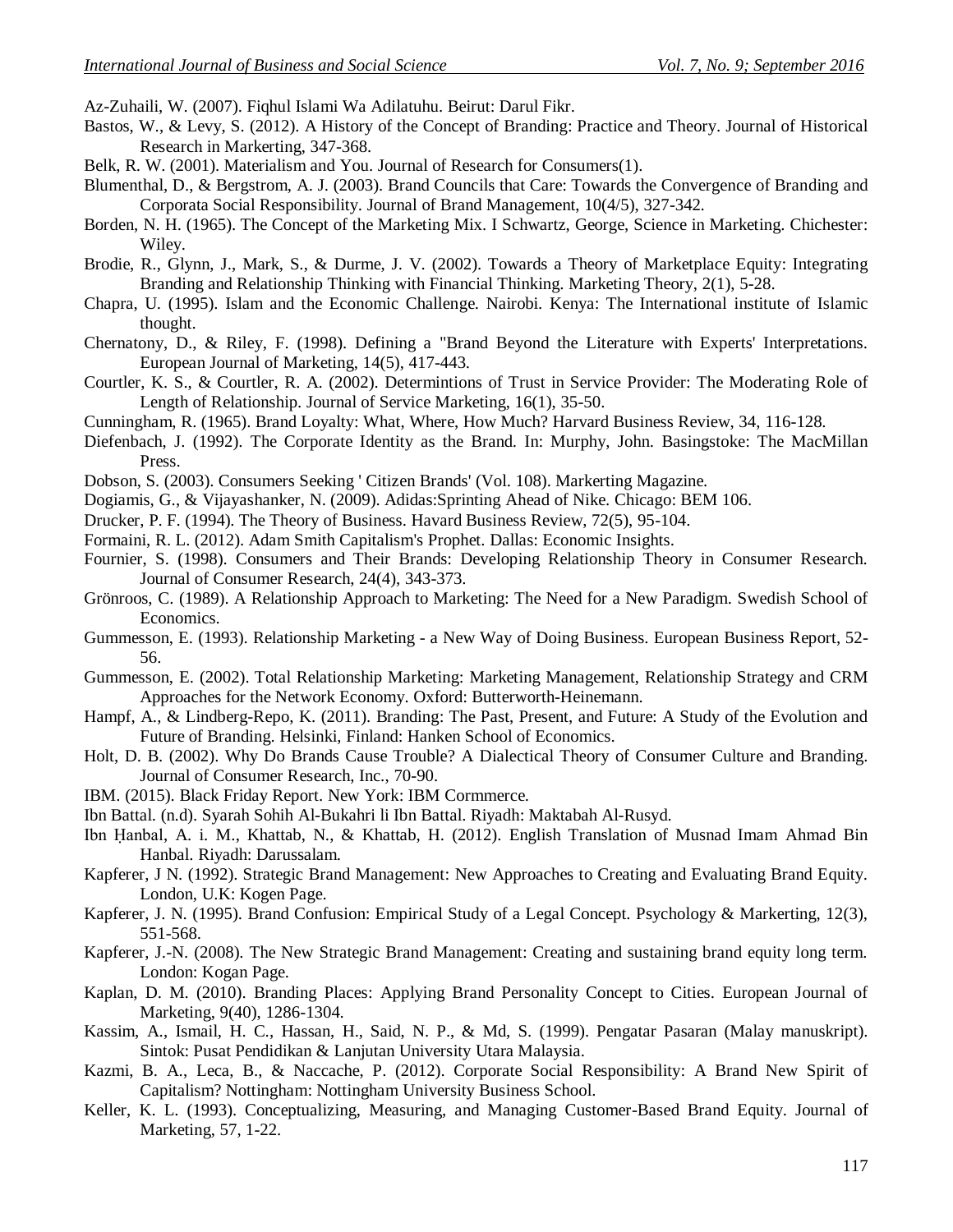- Keller, K. L. (2003). Brand Synthesis: The Multimensioality of Brand Knowledge. Journal of Consumer Research, 29(4), 595-600.
- Keller, K. L., & Kotler, P. (2006). Holistic Marketing: A Broad, Integrated. Journal of Marketing., 122-138.
- Kitchin, T. (2003). Corporate Social Responsibility: A Brand Explanation. Journal of Brand Management, 10(4), 312-327.
- Kolter, P., & Keller, K. (2012). Markerting Management (14 ed.). Kendallville: Pearson.
- Kotler, P., & Zaltman, G. (1971). Social Marketing: An Approach to Planned Social Change. Journal of Marketing, 35, 3-12.
- Lassar, W., Mittal, B., & Sharma, A. (1995). Measuring customer-based brand equity. Journal of Consumer Marketing, 12(4), 11-19.
- Lazer, W. (1963). Symbolism and Life Style, in Toward Scientific Marketing. American Marketing Association, Chicago, 140-149.
- Marquardt, R., Makens, J., & Larzelere, H. (1956). Measuring the Utility Added by Branding. Journal of Marketing Research, 2(1), 45-50.
- Martineau, P. (1958). The Personality of the Retail Store. Harvard Business Review, 36(1), 47-55.
- Martineau, P. (1959). Sharper Focus for the Corporate Image. Harvard Business Review, 49-58.
- Maurya, K., & P.Mishra. (2012). What is a Brand? A Perspective on Brand Meaning. European Journal of Business and Management, 122-134.
- McAlexander, J. H., Schouten, J. W., & Koenig, H. F. (2002). Building Brand Community. Journal of Marketing, 66, 38-54.
- McDonoug, J., & Egolf, K. (2003). The Advertising Agee Encylopedia. New York: Fizory Dearborn Publishers.
- Moore, K., & Reid, S. (2008). The Birth of Brand: 4000 years of Branding. Business, 50(4), 419-432.
- Motameni, R., & Shahrokhi, M. (1998). Brand Equity Valuation: A Global Perspective. Journal of Product and Brand Management, 7(4), 275-290.
- Muniz, A. J., & O'Guinn, T. C. (2001). Brand Community. The Journal of Consumer Research, 27(4), 412-432.
- Naomi, K. (2000). No Logo: Taking Aim at Brand Bullies. London: Flamingo.
- Ogilvy, N., & Mather. (2010). Brands and Muslim Consumers. Oxford Global Islamic Branding and Marketing Forum. Oxford: Miles Young.
- Plummer, J. (1985). How Personality Makes a Difference. Journal of Advertising Research, 24(6), 27-31.
- Reil, C. V., & Balmer, J. (1997). Corporate Identity: The Concept, its Measurement, and Management. European Journal of Markerting, 31, 341-355.
- Ries, A., & Trout, J. (1981). Positioning: The Battle for Your Mind. New York: Warner Books McGraw-Hill Inc.
- Roper, S., & Parker, C. (2006). Evolution of Branding Theory and Its Relevance to the Independent Retail Sector. The Marketing Review, 6, 55-71.
- Salleh, M. S. (2003). Prinsip Pembangunan Berteraskan Islam. Kuala Lumpur: Kuala Lumpur: Zebra Editions Sdn. Bhd. Projek Pengurusan Pembangunan Islam, Pusat Pengajian Sains Kemasyarakatan, Universiti Sains Malaysia.
- Shocker, A. D., Srivastava, Ruekert, R., & Robert, W. (1994). Challenges and Opportunities Facing Brand Management: An Introduction to the Special Issue. Journal of Marketing Research, 31(2), 149-158.
- Simon, J., & Mary, C. S. (1993). The Management and Determinants of Branfd Equity: a Financial Approach. Marketing Science, 1, 12.
- Simpson, B. (2005). Two Theories of Monopoly and Competition: Implications and Applications. Journal of Applied Business and Economics, 11(2).
- Smith, R. Wendell. (1956). Product Differentiation and Market Segmentation as. Journal of Marketing, 21(1), 3-8.
- Sung, Y., & Kim, J. (2010). Effects of brand personality on brand trust and brand affect. Psychology and Marketing, 27 (7), 639-661.
- Sung, Y., & Tikham, S. F. (2005). Brand Personality Structure in the United States and Korea: Common and Culture-Specific Factors. Journal of Consumer Psychology, 15(4), 334-350.
- Yang, Y., & Cho, E. H. (2002). The Study of Korean Brand Personality Scale Development and Validation. Korean Journal of Consumer and Advertising Psychology, 3(2), 25-53.
- Yankelovich, D. (1964). New Criteria for Market Segmentation. Harvard Business, 42(2), 83-90.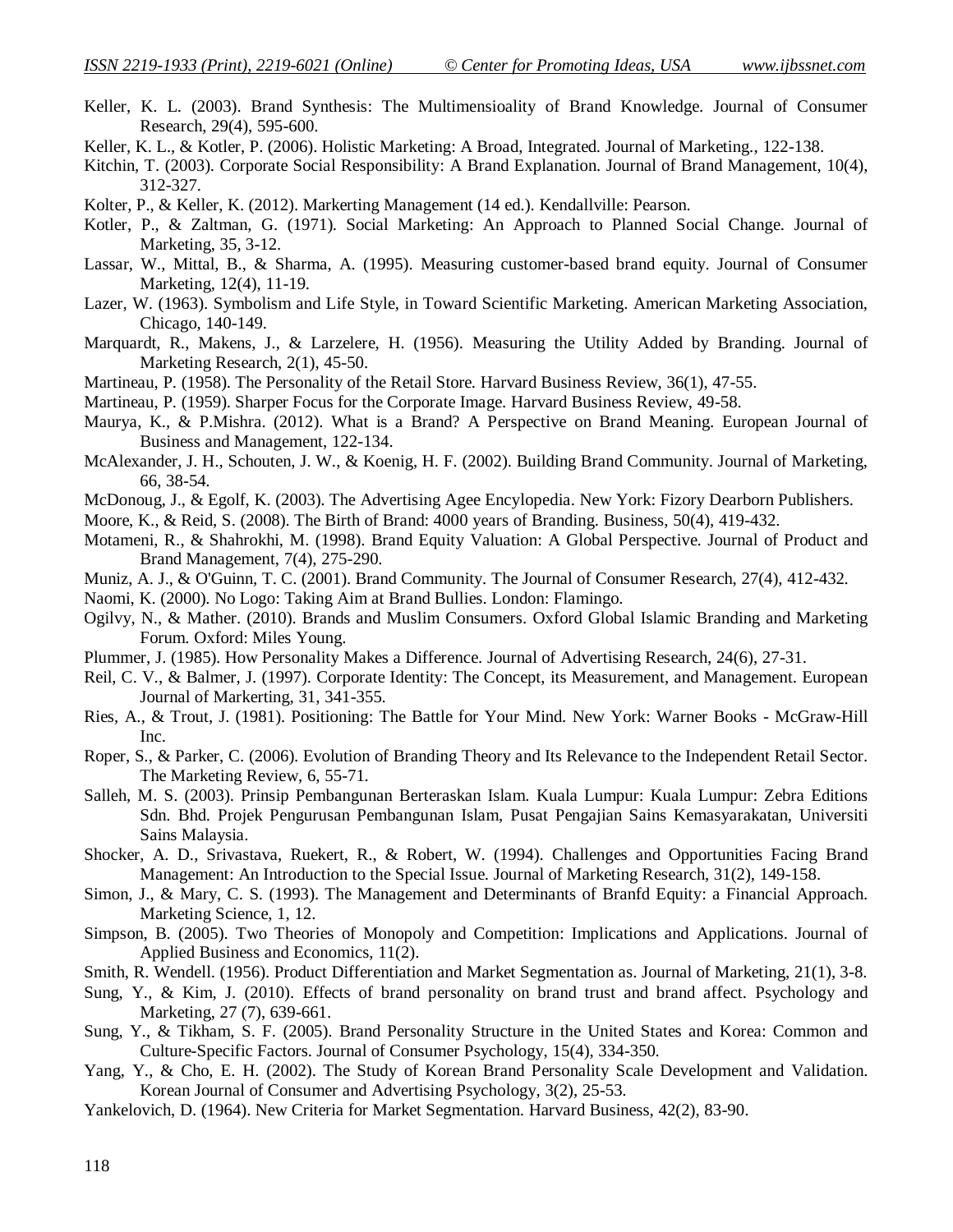| <b>Phase</b>                | Concept//Theory                                                    | <b>Author and Year</b>                         | <b>Explanation</b>                                                                                                                             |
|-----------------------------|--------------------------------------------------------------------|------------------------------------------------|------------------------------------------------------------------------------------------------------------------------------------------------|
| Before 1970s<br>until 1980s | Establishment<br>the<br>importance of brand                        | Marquardt,<br>Makens,<br>and Larzelere, (1956) | 75% of the consumer preferred a<br>well-known brand product as their<br>favorite                                                               |
|                             | Market segmentation                                                | Smith (1956)<br>Yankelovic (1964)              | Education<br>Income<br>Demographic<br>Preferences<br>Buying behavior<br>Value of product                                                       |
|                             | Store personality                                                  | Martineau (1958)                               | Brand image that able to attract the<br>consumer.                                                                                              |
|                             | Marketing Lifestyle                                                | Lazer (1963)                                   | Positive outcome to the firm even<br>during depression economic and war.                                                                       |
|                             | Marketing Mix;<br>Price,<br>Product,<br>Place,<br>Promotion (4Ps). | Borden (1965)                                  | Coined the term of brand that related<br>to the product purchases.                                                                             |
|                             | <b>Brand Loyalty</b>                                               | Cunnigham (1965)                               | Consumer brand loyalty in household<br>product.                                                                                                |
|                             | Social marketing                                                   | Kotler<br>Zaltman<br>and<br>(1971)             | Applied to non-profit organization<br>$\bullet$<br>Create<br>relationship<br>between<br>consumer and firm.                                     |
|                             | Positioning                                                        | Ries and Trout (1981)                          | Target market<br>Product name<br>Price strategy<br>Innovation                                                                                  |
|                             | Relationship marketing                                             | Gronroos (1989)<br>Gammeson (1993)             | Maintain, establish, and develop the<br>relationship with the consumer.<br>Build the relationship in a manner<br>that profits for both parties |

**Table 1.1: The initial phase of brand development before 1970s until 1980s**